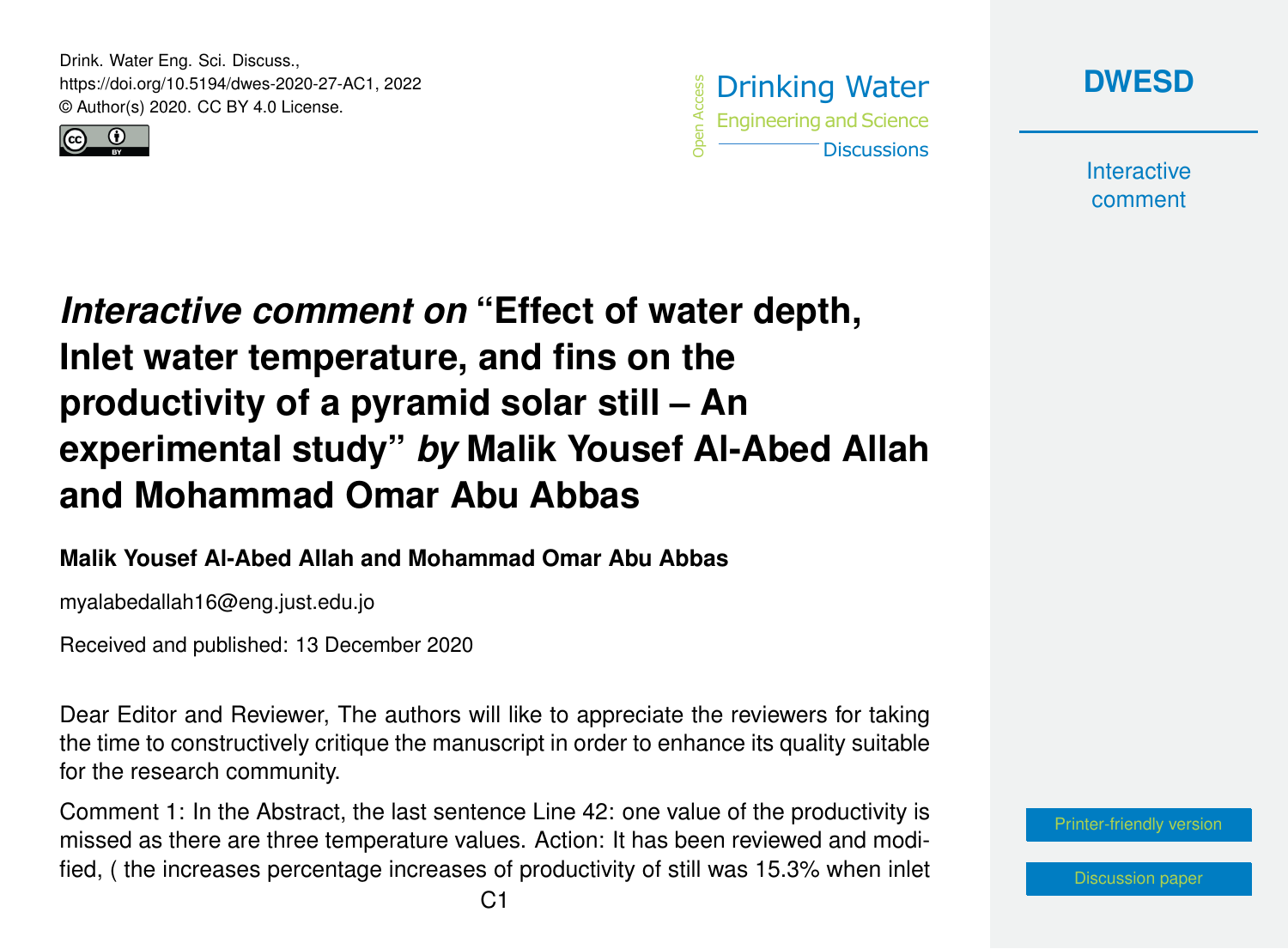temperature boosting from 30 Co to 40 Co, and the increases percentage increases of productivity of still was 21.2% when inlet temperature boosting from 30 Co to 50 Co

Comment 2: In the introduction: # Line 84, the word unsalted water is not correct. Action: It has been reviewed and modified

# Lines 126 and 128, what is meant by PCMs and A48, authors must clear these abbreviations. Action: It has been reviewed and modified

# Line 152, Agrawal et al (2017) found that the efficiency of the solar still decreased by decreasing the water depth. This is reverse to what is found by other referred articles in the Introduction part and even to what is found by authors in this paper. The authors should explain that. Action: It has been reviewed and modified # Authors did not refer to Arunkumar et al. (2012), while they have concluded that the productivity of solar still solely depends on climatic parameters and water temperature. An increase in water temperature results in an increase in evaporative and convective heat transfer coefficient in solar still. Also, the authors did not refer to Nayi and Modi (2018). They concluded the same effect of inlet water temperature in a comprehensive review on pyramid solar still. Arunkumar T, Vinothkumar Amimul Ahsan, Jayaprakash R, Kumar Sanjay. Experimental study on various solar still designs. ISRN Renew Energy 2012. (Kuldeep H. Nayiâ ËZAO, Kalpesh V. Modi. Pyramid Ël solar still: A comprehensive review. Renewable and Sustainable Energy Reviews 81 (2018) 136–148. Action: It has been reviewed and added

Comment 3: In the Experimental setup and procedure: # Line 192, what is PSS?, the Figure number is missed. Action: It has been reviewed and modified # Authors did not declare the inlet of water and the water collection from the system in Figs 1 & 2. Action: It has been reviewed and modified # Authors did not describe the way for controlling the water depth in the system and how they measure it. Action: It has been reviewed and modified (In this experimental study the depth of water has been fixed through days of the experiment) Also, the way for raising the temperature of inlet water is not

## **[DWESD](https://dwes.copernicus.org/preprints/)**

**Interactive** comment

[Printer-friendly version](https://dwes.copernicus.org/preprints/dwes-2020-27/dwes-2020-27-AC1-print.pdf)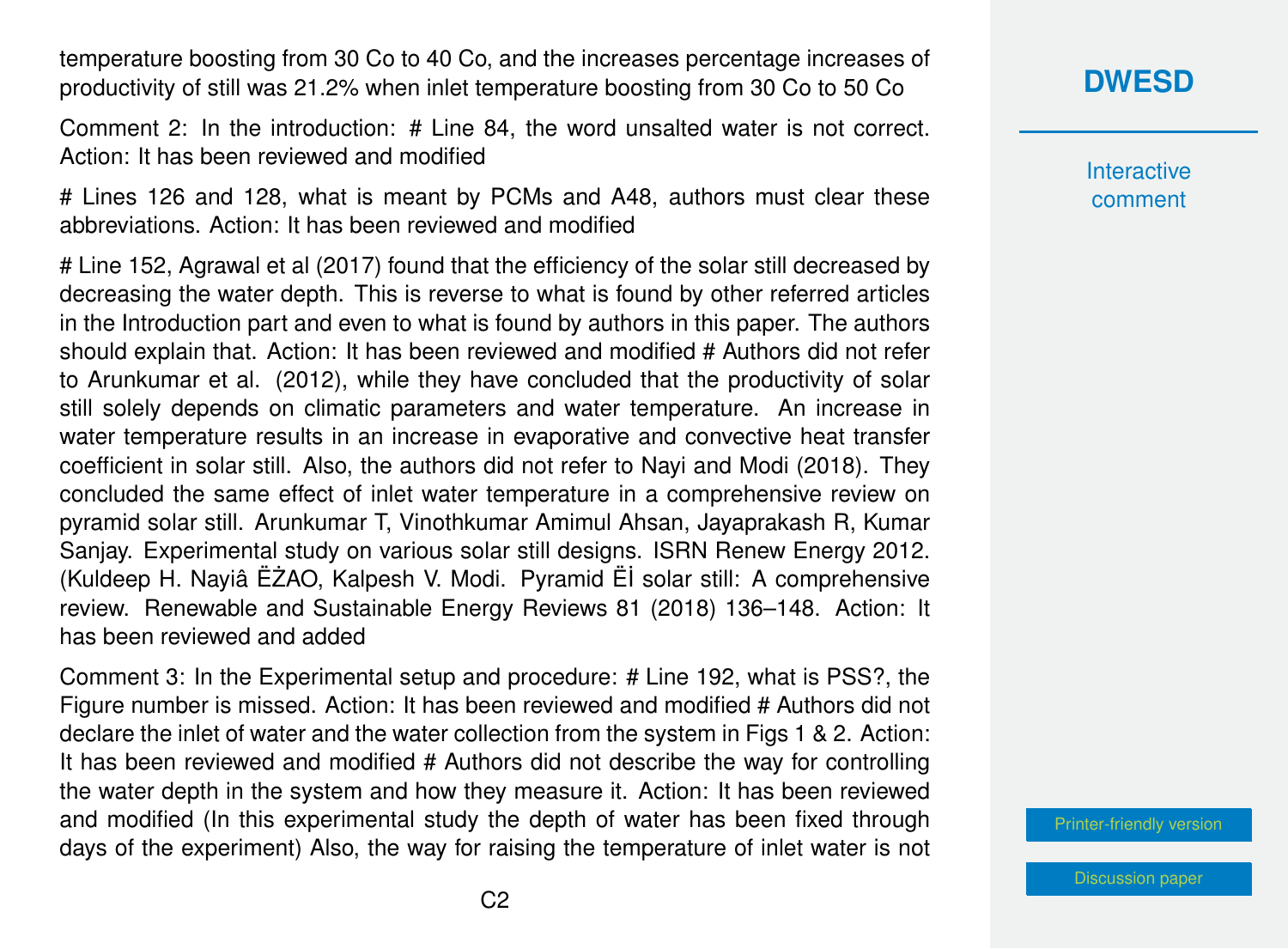described. Action: It has been reviewed and modified (The inlet water has been heated by an external source before starting the experiment)

# Authors did not mention on what bases they select the range of water depth (1–5 cm) and the range of inlet water temperature (30–50âU
eC). Response: all values in the manuscript have been selected according to the literature

Comment 4: In Results and discussion: # Line 210, the title is Results and discussion, 's' is missed. Action: It has been reviewed and modified

# Line 224, the word "temperature" is missed. Action: It has been reviewed and modified # Figure 5 caption, it is not during experimental days, it is with different water depth during experimental hours. Action: It has been reviewed and modified # Discussion for why the productivity increases by decreasing the water depth are missed and there is no comparison with what was found in the literature for this effect. Response: The reason behind could be explained in term of the high thermal inertia of higher depth of basin water mass ( It has been reviewed and modified). # Fig. 6 caption, it is not during experimental days, it is during experimental hours (X-axis is in hours). This is a common error in the text also. Action: It has been reviewed and modified

# Line 243, the last sentence must be rephrased. It is not clear. Action: It has been reviewed and modified # Line 252, it is not clear what is meant by a 1 cm step? Response: all values in the manuscript have been selected according to the literature # Fig. 8 caption, depth is plural. Action: It has been reviewed and modified

# Discussion of why freshwater production increases by decreasing the water depth are also missed. Response: The reason behind could be explained in term of the high thermal inertia of higher depth of basin water mass ( It has been reviewed and modified). # Authors must revise the English of the manuscript. There are many errors in typos and grammar. Action: It has been reviewed and modified

**Interactive** comment

[Printer-friendly version](https://dwes.copernicus.org/preprints/dwes-2020-27/dwes-2020-27-AC1-print.pdf)

Interactive comment on Drink. Water Eng. Sci. Discuss., https://doi.org/10.5194/dwes-2020-